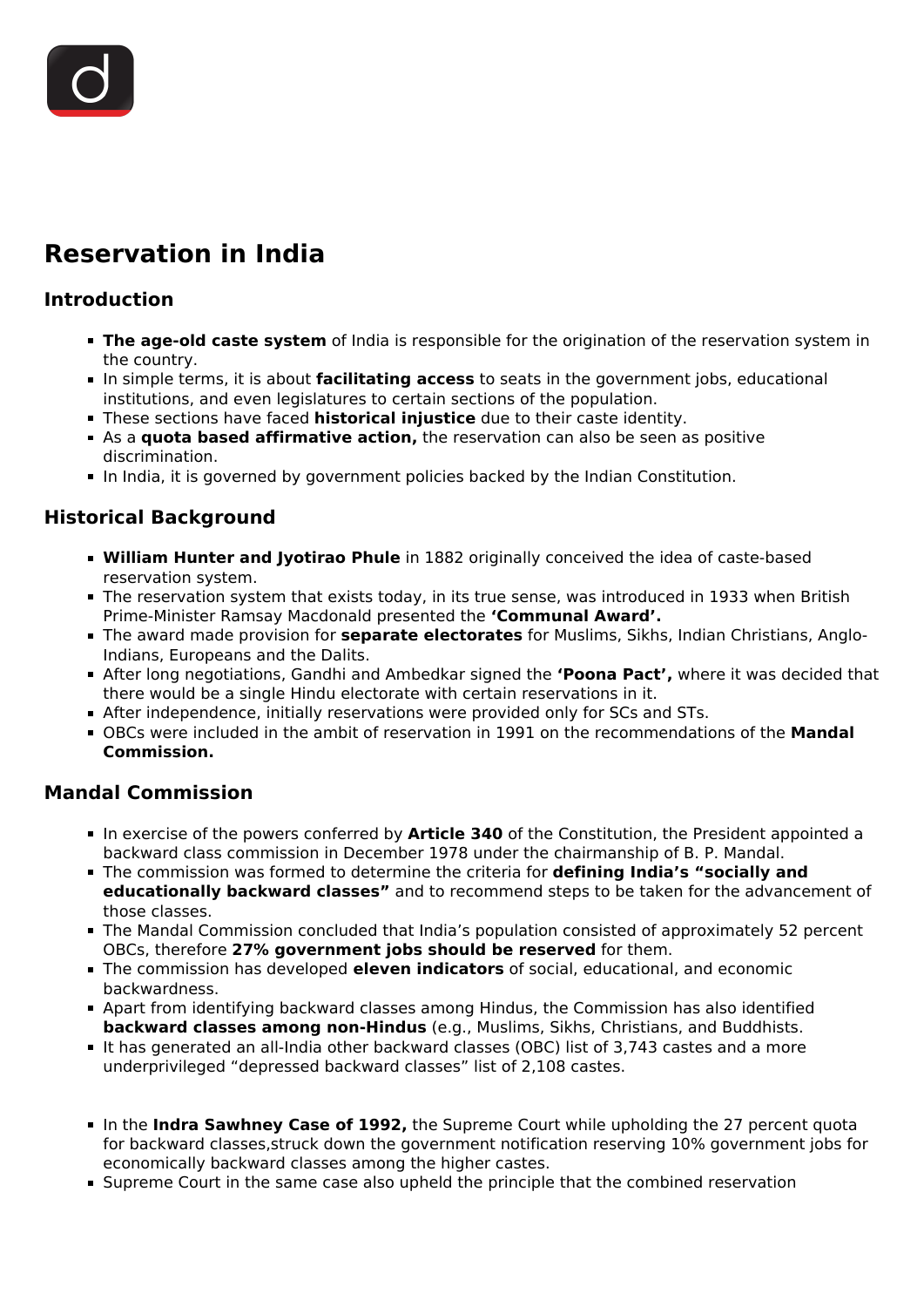beneficiaries should **not exceed 50 percent** of India's population.

- The **concept of 'creamy layer'** also gained currency through this judgment and provision that reservation for backward classes should be confined to initial appointments only and not extend to promotions.
- Recently, the Constitutional **(103rd Amendment)** Act of 2019 has provided 10% reservation in government jobs and educational institutions for the "economically backward" in the unreserved category.
- The Act **amends Articles 15 and 16** of the Constitution by adding clauses empowering the government to provide reservation on the basis of economic backwardness.
- This 10% economic reservation is over and above the 50% reservation cap.

## **Constitutional Provisions Governing Reservation in India**

- **Part XVI** deals with reservation of SC and ST in Central and State legislatures.
- **Article 15(4) and 16(4)** of the Constitution enabled the State and Central Governments to reserve seats in government services for the members of the SC and ST.
- The Constitution was amended by the **Constitution (77th Amendment) Act,** 1995 and a new **clause (4A)** was inserted in **Article 16** to enable the government to provide reservation in promotion.
- Later, **clause (4A)** was modified by the Constitution (85<sup>th</sup> Amendment) Act, 2001 to provide consequential seniority to SC and ST candidates promoted by giving reservation.
- Constitutional 81<sup>st</sup> Amendment Act, 2000 inserted **Article 16 (4 B)** which enables the state to fill the unfilled vacancies of a year which are reserved for SCs/STs in the succeeding year, thereby **nullifying the ceiling of fifty percent reservation** on total number of vacancies of that year.
- **Article 330 and 332** provides for specific representation through reservation of seats for SCs and STs in the Parliament and in the State Legislative Assemblies respectively.
- **Article 243D** provides reservation of seats for SCs and STs in every Panchayat.
- **Article 233T** provides reservation of seats for SCs and STs in every Municipality.
- **Article 335** of the constitution says that the claims of STs and STs shall be taken into consideration constituently with the maintenance of efficacy of the administration.

## **Judicial Scrutiny of Reservation**

- The **State of Madras v. Smt.Champakam Dorairajan (1951) case** was the first major verdict of the Supreme Court on the issue of Reservation.The case led to the First amendment in the constitution.
- The Supreme Court in the case pointed out that while in the case of employment under the State, **Article 16(4)** provides for reservations in favour of backward class of citizens, no such provision was made in Article 15.
- Pursuant to the Supreme Court's order in the case the Parliament amended Article 15 by inserting Clause (4).
- In **Indra Sawhney v. Union of India (1992) case** the court examined the scope and extent of Article 16(4).
- The Court has said that the **creamy layer** of OBCs should be excluded from the list of beneficiaries of reservation, there should not be reservation in promotions; and total reserved quota **should not exceed 50%.**
- The Parliament responded by enacting **77th Constitutional Amendment Act** which introduced Article 16(4A).
- The article confers power on the state to reserve seats in favour of SC and ST in promotions in Public Services if the communities are not adequately represented in public employment.
- The Supreme Court in **M. Nagaraj v. Union Of India 2006** case while upholding the constitutional validity of Art 16(4A) held that any such reservation policy in order to be constitutionally valid shall satisfy the following three constitutional requirements:
	- The SC and ST community should be **socially and educationally backward.**
	- The SC and ST communities are **not adequately represented in Public employment.**
	- Such reservation policy **shall not affect the overall efficiency** in the administration.
- **In Jarnail Singh vs Lachhmi Narain Gupta case of 2018, Supreme Court holds that reservation** in promotions does not require the state to collect quantifiable data on the backwardness of the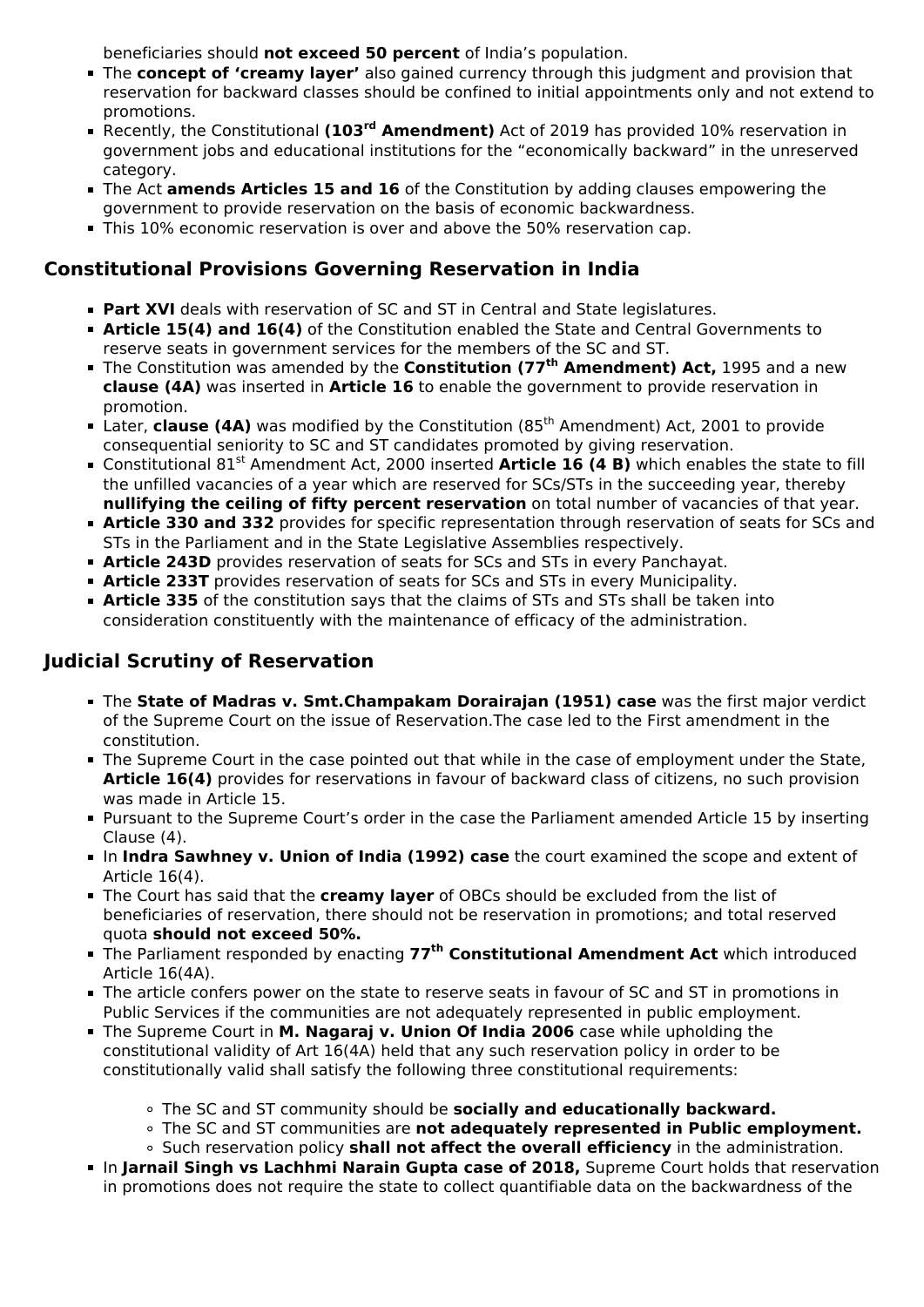Scheduled Castes and the Scheduled Tribes.

- The Court held that creamy layer exclusion extends to SC/STs and, hence the State cannot grant reservations in promotion to SC/ST individuals who belong to the creamy layer of their community.
- In May 2019 the Supreme Court upheld the **[Karnataka law](/daily-updates/daily-news-analysis/sc-upholds-karnataka-law-granting-reservation-in-promotion-for-sc-st)** that allows reservations in promotions for SCs and STs with consequential seniority.

## **Why reservation needed?**

- To correct the **historical injustice** faced by backward castes in the country.
- To provide a **level playing field** for backward section as they can not compete with those who have had the access of resources and means for centuries.
- To ensure **adequate representation** of backward classes in the services under the State.
- **For advancement** of backward classes.
- To **ensure equality** as basis of meritocracy i.e all people must be brought to the same level before judging them on the basis of merit.

## **Argument Against Reservation**

- Reservation in state services led to **divisions and enmity** among government employees, vitiating the atmosphere at workplace.
- **Eradication, not perpetuation of caste was the objective of the reservation policy but Caste Based** Reservation only **perpetuate the notion of caste in society.**
- Reservation was introduced to ensure that the historically underprivileged communities were given equal access to resources but irrespective of the economic progress they **continue to remain socially disadvantaged.**
- Reservation destroys self-respect, so much so that competition is no longer on to determine the best but the most backward.
- Reservations are the **biggest enemy of meritocracy** which is the foundation of many progressive countries.
- It has became **a tool to meet narrow political ends** through invoking class loyalties and primordial identities.
- The **dominant and elite class** within the backward castes has appropriated the benefits of reservation and the most marginalised within the backward castes have remained marginalised.
- Reservation has become the **mechanism of exclusion rather than inclusion** as many upper caste poors are also facing discrimination and injustice which breeds frustration in the society.

## **Reasons Behind Increasing Demands of Reservation**

- Reservation is increasingly seen as a **remedy for the adverse effects** of ill-thought out development policies.
- In developed states like Haryana, Gujarat and Maharashtra, in spite of their economies being relatively better, three things have been worrying the people:
	- **Acute agrarian distress,**
	- **Stagnation in employment growth** and
	- **Distortions in the development trajectory.**
- In this backdrop, for governments, it is easier to talk of reservation than to make a **course correction.**
- **Increasing reservation demands among upper castes also arising from the fear of losing privilege** and the inability to cope with change
- Upper castes have begun to feel disadvantaged especially in context of **government jobs** as they don't get similar advantages like backward classes.

## **Suggestion**